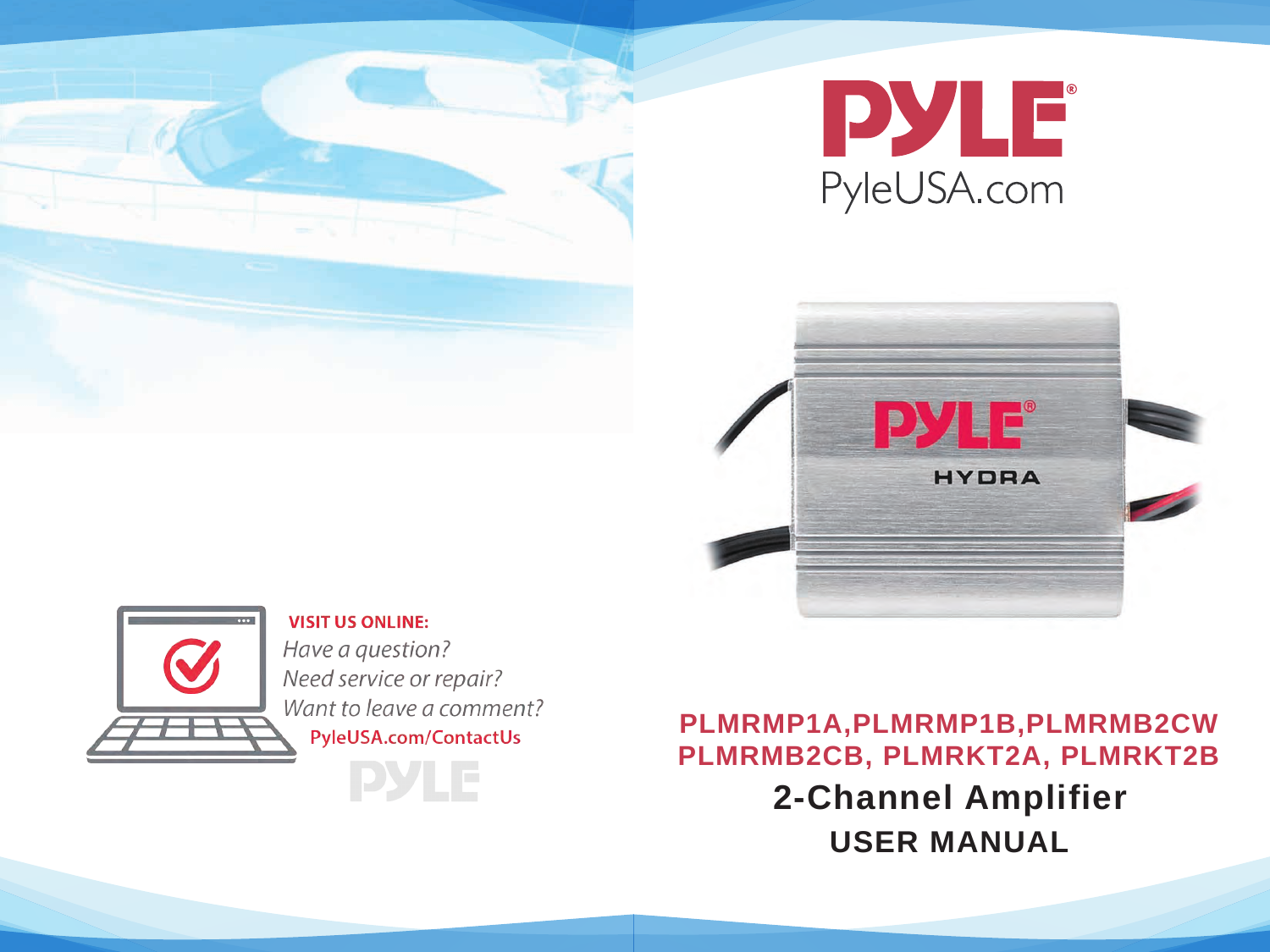# **Installation Precautions**

Before you drill or cut any holes, investigate your vessel's layout very carefully.

Take special care when you work near the gas tank, fuel lines, hydraulic lines and electrical wiring.

Never operate the amplifier when it is unmounted. Attach all audio system components securely within the amplifier to prevent damage, especially in an accident.

Do not mount this amplifier so that wire connections are unprotected, in a pinched condition, in contact with any metal surfaces in your marine vessel, or likely to be damaged by nearby objects.

Before making or breaking power connections in your system, disconnect the marine vessel battery. Confirm that your head unit or other equipment is turned off while connecting the input jacks and speaker terminals.

1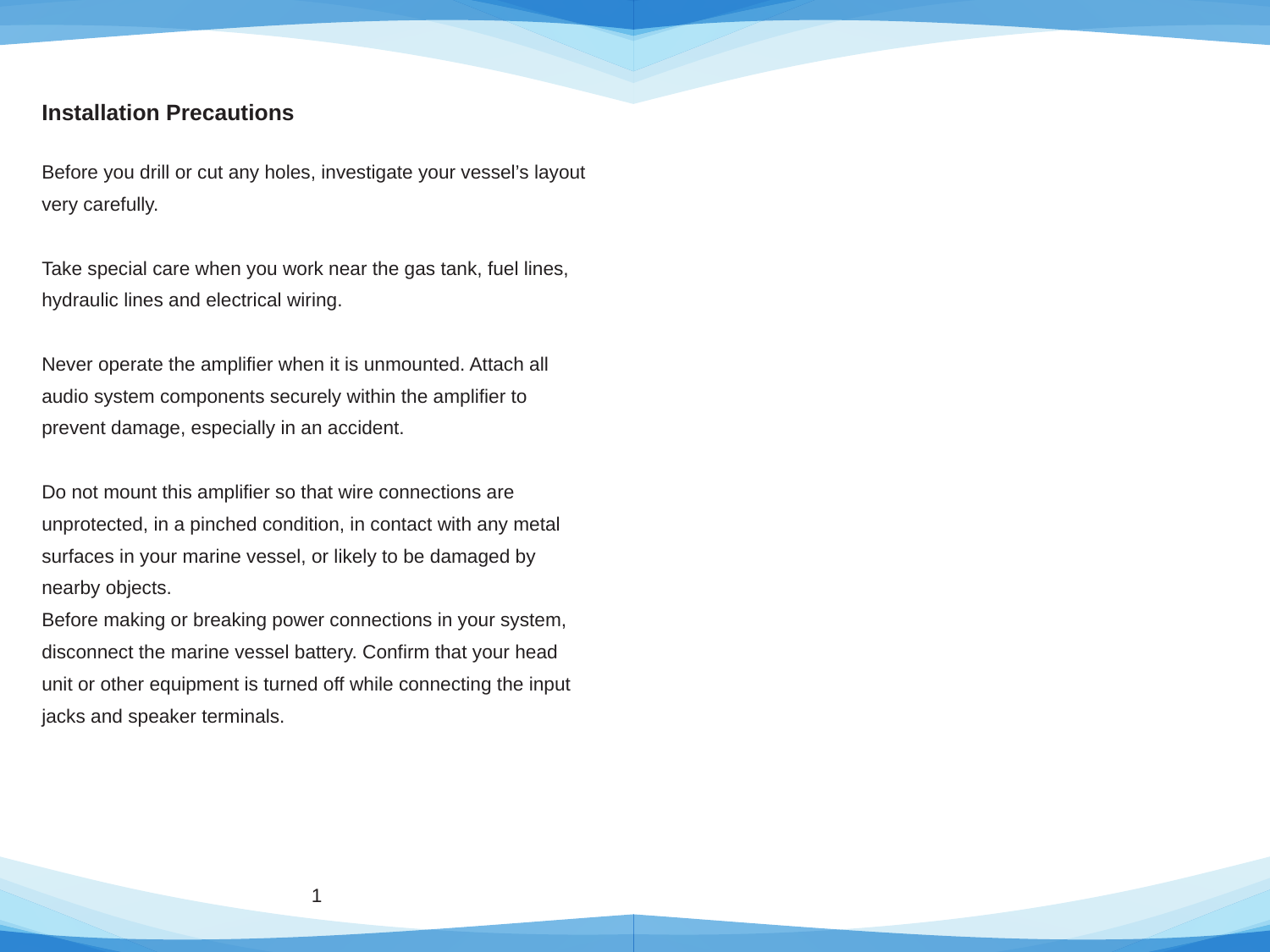# **Power and Speaker Wiring**



**Wire Color**

Red

#### **Description**

Black Blue White Walte/Bladt Gray Gray/Black  $CHI (+)$ 

Battery (•, 12dc Barrery (-), Ground Remote Turn On, 12vdC = ON CHI (-) CH2 (+I CH2 (-)

If you need to replace the power fuse, replace it only with a fuse idenetical to that supplied with the amplifier, Using a fuse of a different type or rating may result in damage to your audio system or your amplifier which is not covered by the manufacturer's warranty.

### Don't misuse the level control!

Do not mistake the input level control for a volume control! It is designed ONLY to match the output level of your audio source to the input level of your amplifier.

Do not adjust this input level to maximum unless your input level requires it.

Ignoring these instructions will result in an input overload to the amplifier, and excessive audio distortion. It can also cause the protection circuit to engage

### **Controls, Input and Output Cables:**